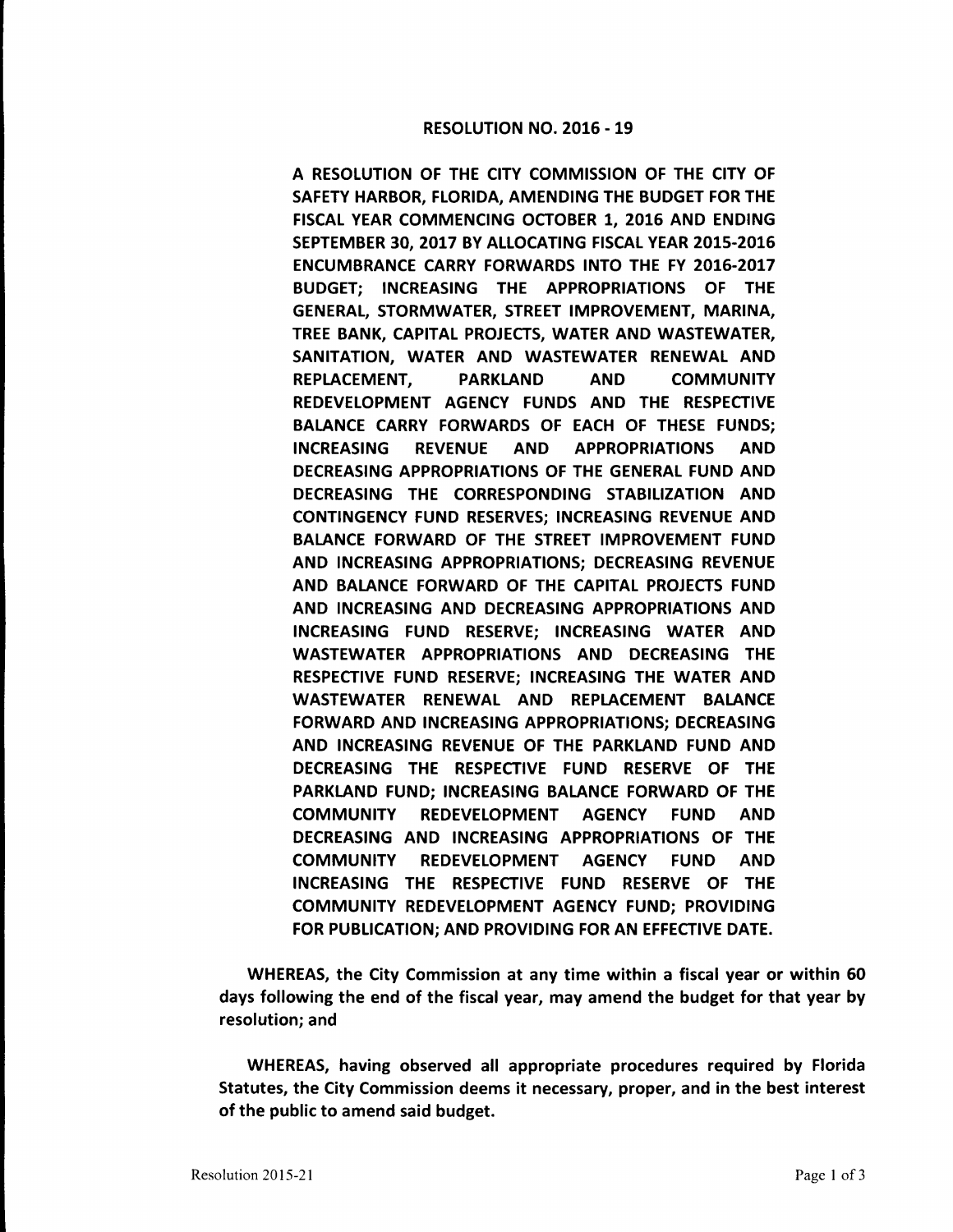## NOW, THEREFORE, BE IT RESOLVED BY CITY COMMISSION OF THE CITY OF SAFETY **HARBOR, FLORIDA, IN SESSION** DULY **AND REGULARLY ASSEMBLED,** that:

Section 1. The budget for the 2016-2017 fiscal year is hereby amended as shown in Exhibit "A", attached hereto and incorporated herein and the several amounts stated as proposed revenues and proposed expenditures shall be available for appropriation for the several line items and purposes named in Exhibit "A."

Section 2. The City Clerk is hereby directed to furnish a certified copy of this Resolution to the Director of Finance of the City of Safety Harbor, Florida and to publish this Resolution and the amended budget in accordance with the requirements of Florida Statutes.

Section 3. This Resolution shall become effective immediately upon its passage and adoption.

PASSED AND ADOPTED BY THE CITY COMMISSION OF THE CITY OF **SAFETY** HARBOR, FLORIDA, THIS 7TH DAY OF NOVEMBER 2016.

 $\overline{\bigoplus}$ \_\_ ." .. *,l* M~VOR-COMMISSIONER

 $\mathcal{L}$ 

**VICE MAYOR-COMMISSIONER** 

GU E

**COMMISSIONER** 

**COMMISSIONER** 

**COMMISSIONER**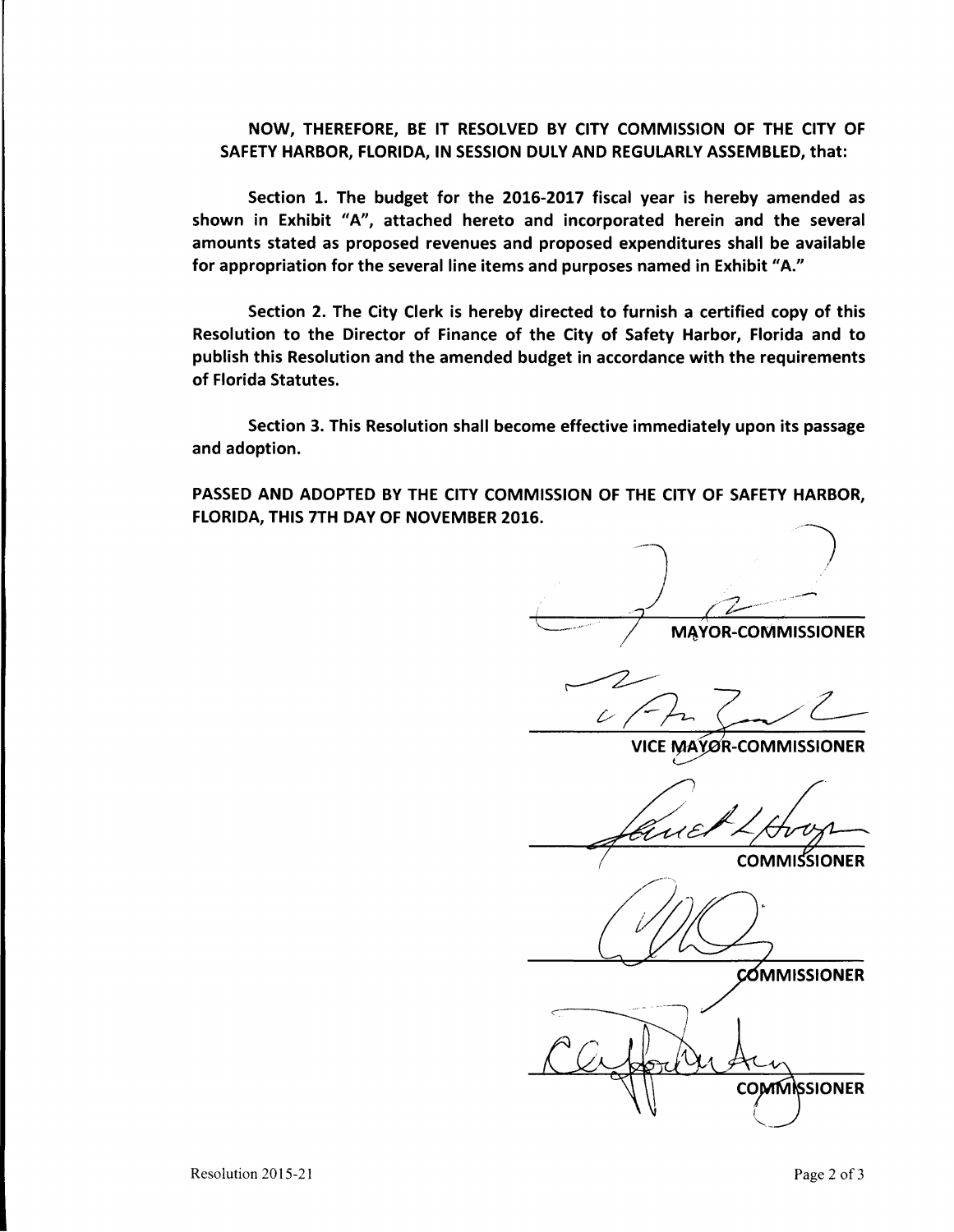ATTEST:<br>Kare Cinnem*en*s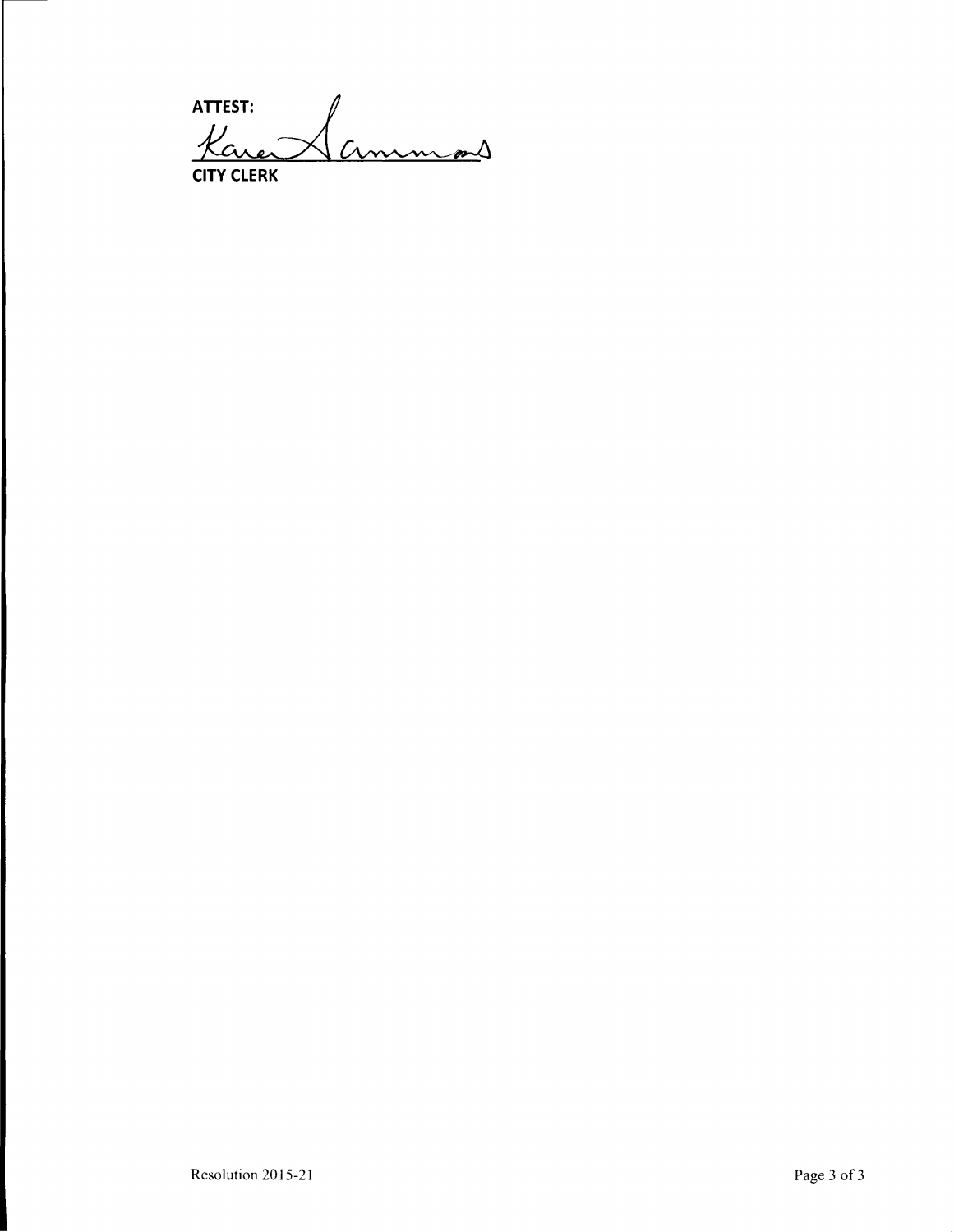## **EXHIBIT A FY 2017 BUDGET AMENDMENT RESOLUTION NO. 2016-19**

| ENCUMBRANCE/                 |                    |               |            |           |                      |  |
|------------------------------|--------------------|---------------|------------|-----------|----------------------|--|
| <b>BUDGET ADJUSTMENT</b>     |                    | PROJECT       |            | INCREASE/ |                      |  |
| BY FUND                      | ACCOUNT NUMBER     | ID            | TRANS DATE | DECREASE  | AMEND BUDGET FY 2017 |  |
| <b>GENERAL FUND</b>          |                    |               |            |           |                      |  |
| ENC/BUDADJ                   | 001-1000-389.01-00 |               | 10/1/2016  | Increase  | (62, 277)            |  |
| ENC/BUDADJ                   | 001-1017-515.34-90 |               | 10/1/2016  | Increase  | 8,109                |  |
| ENC/BUDADJ                   | 001-1020-519.46-40 |               | 10/1/2016  | Increase  | 4,409                |  |
| ENC/BUDADJ                   | 001-1022-522.46-01 |               | 10/1/2016  | Increase  | 5,300                |  |
| ENC/BUDADJ                   | 001-1022-522.46-20 |               | 10/1/2016  | Increase  | 190                  |  |
| ENC/BUDADJ                   | 001-1022-522.46-40 |               | 10/1/2016  | Increase  | 651                  |  |
| ENC/BUDADJ                   | 001-1022-522.54-30 |               | 10/1/2016  | Increase  | 1,900                |  |
| ENC/BUDADJ                   | 001-1025-539.34-90 |               | 10/1/2016  | Increase  | 3,745                |  |
| ENC/BUDADJ                   | 001-1025-539.51-11 |               | 10/1/2016  | Increase  | 701                  |  |
| ENC/BUDADJ                   | 001-1031-541.34-90 |               | 10/1/2016  | Increase  | 6,000                |  |
| ENC/BUDADJ                   | 001-1054-572.49-30 | <b>RCSPEV</b> | 10/1/2016  | Increase  | 528                  |  |
| ENC/BUDADJ                   | 001-1055-571.46-01 |               | 10/1/2016  | Increase  | 2,780                |  |
| ENC/BUDADJ                   | 001-1055-571.46-40 |               | 10/1/2016  | Increase  | 567                  |  |
| ENC/BUDADJ                   | 001-1056-572.46-01 | <b>MUSEUM</b> | 10/1/2016  | Increase  | 393                  |  |
| ENC/BUDADJ                   | 001-1056-572.46-40 | RCADM         | 10/1/2016  | Increase  | 3,196                |  |
| ENC/BUDADJ                   | 001-1056-572.47-01 | RCADM         | 10/1/2016  | Increase  | 2,683                |  |
| ENC/BUDADJ                   | 001-1056-572.51-10 | RCADM         | 10/1/2016  | Increase  | 205                  |  |
| ENC/BUDADJ                   | 001-1056-572.52-35 |               | 10/1/2016  | Increase  | 1,738                |  |
| ENC/BUDADJ                   | 001-1056-572.52-90 | <b>RCCC</b>   | 10/1/2016  | Increase  | 995                  |  |
| ENC/BUDADJ                   | 001-1056-572.64-40 | <b>RCADM</b>  | 10/1/2016  | Increase  | 10,553               |  |
| ENC/BUDADJ                   | 001-1058-572.46-01 |               | 10/1/2016  | Increase  | 3,500                |  |
| ENC/BUDADJ                   | 001-1058-572.52-51 |               | 10/1/2016  | Increase  | 1,040                |  |
| ENC/BUDADJ                   | 001-1058-572.52-90 |               | 10/1/2016  | Increase  | 3,094                |  |
| STORMWATER FUND              |                    |               |            |           |                      |  |
| ENC/BUDADJ                   | 011-2000-389.01-00 |               | 10/1/2016  | Increase  | (279, 438)           |  |
| ENC/BUDADJ                   | 011-2037-538.34-90 |               | 10/1/2016  | Increase  | 460                  |  |
| ENC/BUDADJ                   | 011-2037-538.53-30 | DR0006        | 10/1/2016  | Increase  | 253,228              |  |
| ENC/BUDADJ                   | 011-2037-538.53-30 | DR0040        | 10/1/2016  | Increase  | 25,300               |  |
| ENC/BUDADJ                   | 011-2037-538.53-32 |               | 10/1/2016  | Increase  | 450                  |  |
| STREET IMPROVEMENT FUND      |                    |               |            |           |                      |  |
| ENC/BUDADJ                   | 014-2000-389.01-00 |               | 10/1/2016  | Increase  | (44, 403)            |  |
| ENC/BUDADJ                   | 014-2031-541.34-70 | ST0013        | 10/1/2016  | Increase  | 17,783               |  |
| ENC/BUDADJ                   | 014-2031-541.34-70 | <b>SLIMBO</b> | 10/1/2016  | Increase  | 18,450               |  |
| ENC/BUDADJ                   | 014-2031-541.63-00 | ST0038        | 10/1/2016  | Increase  | 8,170                |  |
| MARINA FUND                  |                    |               |            |           |                      |  |
| ENC/BUDADJ                   | 015-2000-389.01-00 |               | 10/1/2016  | Increase  | (8,539)              |  |
| ENC/BUDADJ                   | 015-2057-575.63-00 | MAR009        | 10/1/2016  | Increase  | 8,539                |  |
| TREE BANK FUND               |                    |               |            |           |                      |  |
| ENC/BUDADJ                   | 017-2000-389.01-00 |               | 10/1/2016  | Increase  | (2,520)              |  |
| ENC/BUDADJ                   | 017-2024-524.49-31 |               | 10/1/2016  | Increase  | 2,520                |  |
| <b>CAPITAL PROJECTS FUND</b> |                    |               |            |           |                      |  |
| ENC/BUDADJ                   | 032-3000-389.01-00 |               | 10/1/2016  | Increase  | (1,556,354)          |  |
| ENC/BUDADJ                   | 032-3022-522.64-01 | PSV004        | 10/1/2016  | Increase  | 850                  |  |
| ENC/BUDADJ                   | 032-3031-541.63-00 | NP0001        | 10/1/2016  | Increase  | 605                  |  |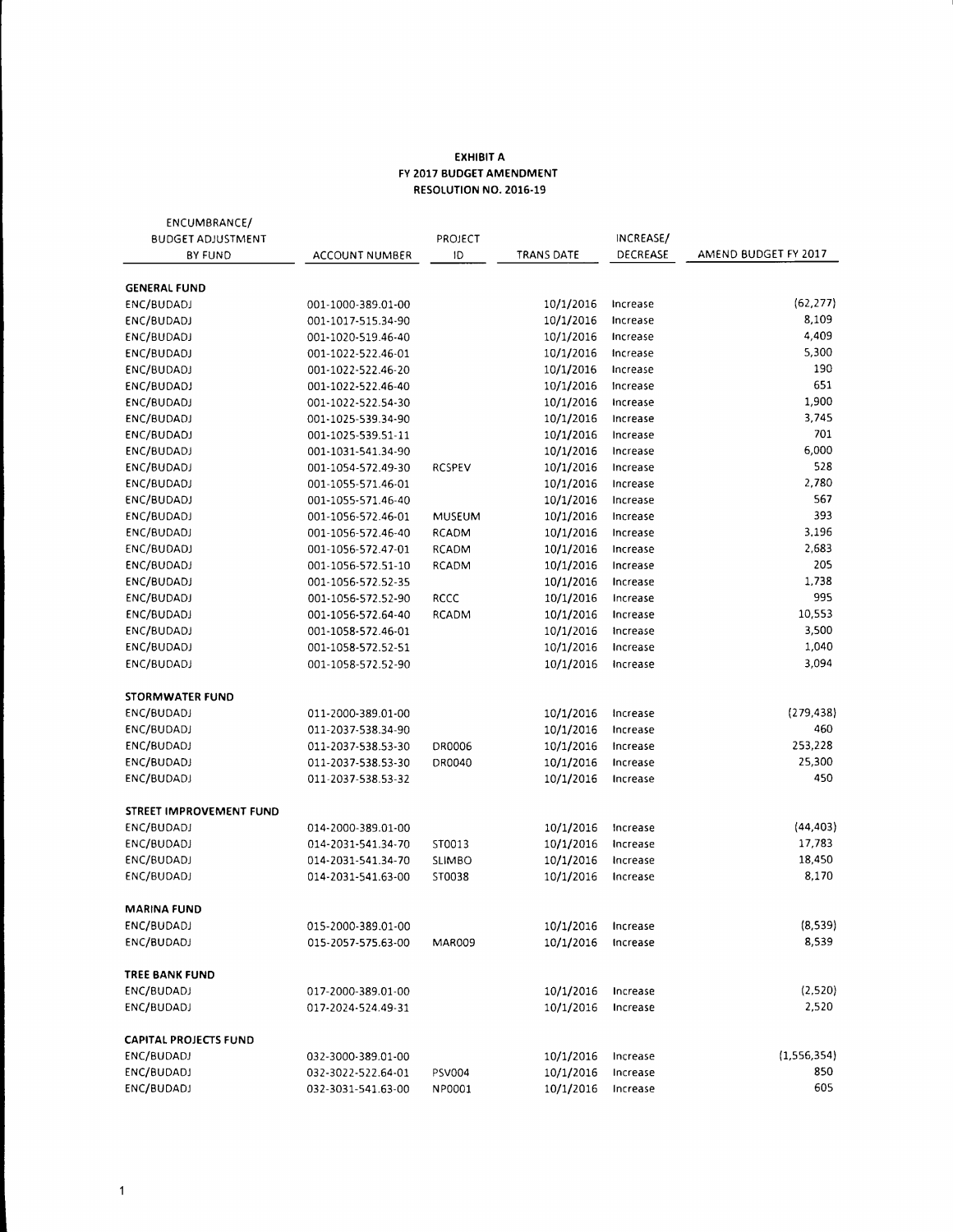| ENC/BUDADJ              | 032-3058-572.63-00                          | CRAWPD        | 10/1/2016 | Increase | 1,527,128  |
|-------------------------|---------------------------------------------|---------------|-----------|----------|------------|
| ENC/BUDADJ              | 032-3058-572.63-00                          | <b>PKI022</b> | 10/1/2016 | Increase | 8,971      |
| ENC/BUDADJ              | 032-3058-572.63-00                          | <b>PKI022</b> | 10/1/2016 | Increase | 16,820     |
| ENC/BUDADJ              | 032-3058-572.64-01                          | <b>PKV005</b> | 10/1/2016 | Increase | 1,980      |
| WATER & WASTEWATER FUND |                                             |               |           |          |            |
| ENC/BUDADJ              | 041-4000-389.01-00                          |               | 10/1/2016 | Increase | (41, 125)  |
| ENC/BUDADJ              | 041-4015-513.46-40                          |               | 10/1/2016 | Increase | 4,228      |
| ENC/BUDADJ              | 041-4015-513.47-01                          |               | 10/1/2016 | Increase | 1,122      |
| ENC/BUDADJ              | 041-4015-513.51-11                          |               | 10/1/2016 | Increase | 837        |
| ENC/BUDADJ              | 041-4015-513.52-70                          |               | 10/1/2016 | Increase | 122        |
| ENC/BUDADJ              | 041-4016-513.32-30                          |               | 10/1/2016 | Increase | 11,500     |
| ENC/BUDADJ              | 041-4016-513.34-90                          |               | 10/1/2016 | Increase | 596        |
| ENC/BUDADJ              | 041-4016-513.46-40                          |               | 10/1/2016 | Increase | 1,695      |
| ENC/BUDADJ              | 041-4016-513.51-11                          |               | 10/1/2016 | Increase | 16,392     |
| ENC/BUDADJ              | 041-4035-533.34-90                          |               | 10/1/2016 | Increase | 1,890      |
| ENC/BUDADJ              | 041-4036-535.34-90                          |               | 10/1/2016 | Increase | 2,478      |
| ENC/BUDADJ              | 041-4036-535.46-90                          |               | 10/1/2016 | Increase | 265        |
| <b>SANITATION FUND</b>  |                                             |               |           |          |            |
| ENC/BUDADJ              | 044-4500-389.01-00                          |               | 10/1/2016 | Increase | (1, 598)   |
| ENC/BUDADJ              | 044-4532-534.34-90                          |               | 10/1/2016 | Increase | 1,598      |
|                         | WATER & WASTEWATER RENEWAL/REPLACEMENT FUND |               |           |          |            |
| ENC/BUDADJ              | 048-4000-389.01-00                          |               | 10/1/2016 | Increase | (80, 792)  |
| ENC/BUDADJ              | 048-4035-533.63-00                          | UT0066        | 10/1/2016 | Increase | 1,416      |
| ENC/BUDADJ              | 048-4035-533.63-00                          | UT0082        | 10/1/2016 | Increase | 9,516      |
| ENC/BUDADJ              | 048-4035-533.63-00                          | UT0083        | 10/1/2016 | Increase | 47,780     |
| ENC/BUDADJ              | 048-4036-535.63-00                          | UT0054        | 10/1/2016 | Increase | 22,080     |
| <b>PARKLAND FUND</b>    |                                             |               |           |          |            |
| ENC/BUDADJ              | 063-6000-389.01-00                          |               | 10/1/2016 | Increase | (1,750)    |
| ENC/BUDADJ              | 063-6058-572.49-30                          | PR0022        | 10/1/2016 | Increase | 1,750      |
| <b>CRA FUND</b>         |                                             |               |           |          |            |
| ENC/BUDADJ              | 067-6500-389.01-00                          |               | 10/1/2016 | Increase | (243, 615) |
| ENC/BUDADJ              | 067-6517-515.49-30                          | CRGRNT        | 10/1/2016 | Increase | 2,500      |
| ENC/BUDADJ              | 067-6517-515.49-30                          | CRBANN        | 10/1/2016 | Increase | 2,717      |
| ENC/BUDADJ              | 067-6517-515.49-30                          | CRAART        | 10/1/2016 | Increase | 4,000      |
| ENC/BUDADJ              | 067-6517-515.49-30                          | CRGRNT        | 10/1/2016 | Increase | 2,500      |
| ENC/BUDADJ              | 067-6517-515.49-30                          | CRAART        | 10/1/2016 | Increase | 6,392      |
| ENC/BUDADJ              | 067-6517-515.63-00                          | CRAWPD        | 10/1/2016 | Increase | 2,746      |
| ENC/BUDADJ              | 067-6517-515.63-00                          | CRAWPD        | 10/1/2016 | Increase | 1,000      |
| ENC/BUDADJ              | 067-6517-515.63-00                          | CRMLBR        | 10/1/2016 | Increase | 221,760    |